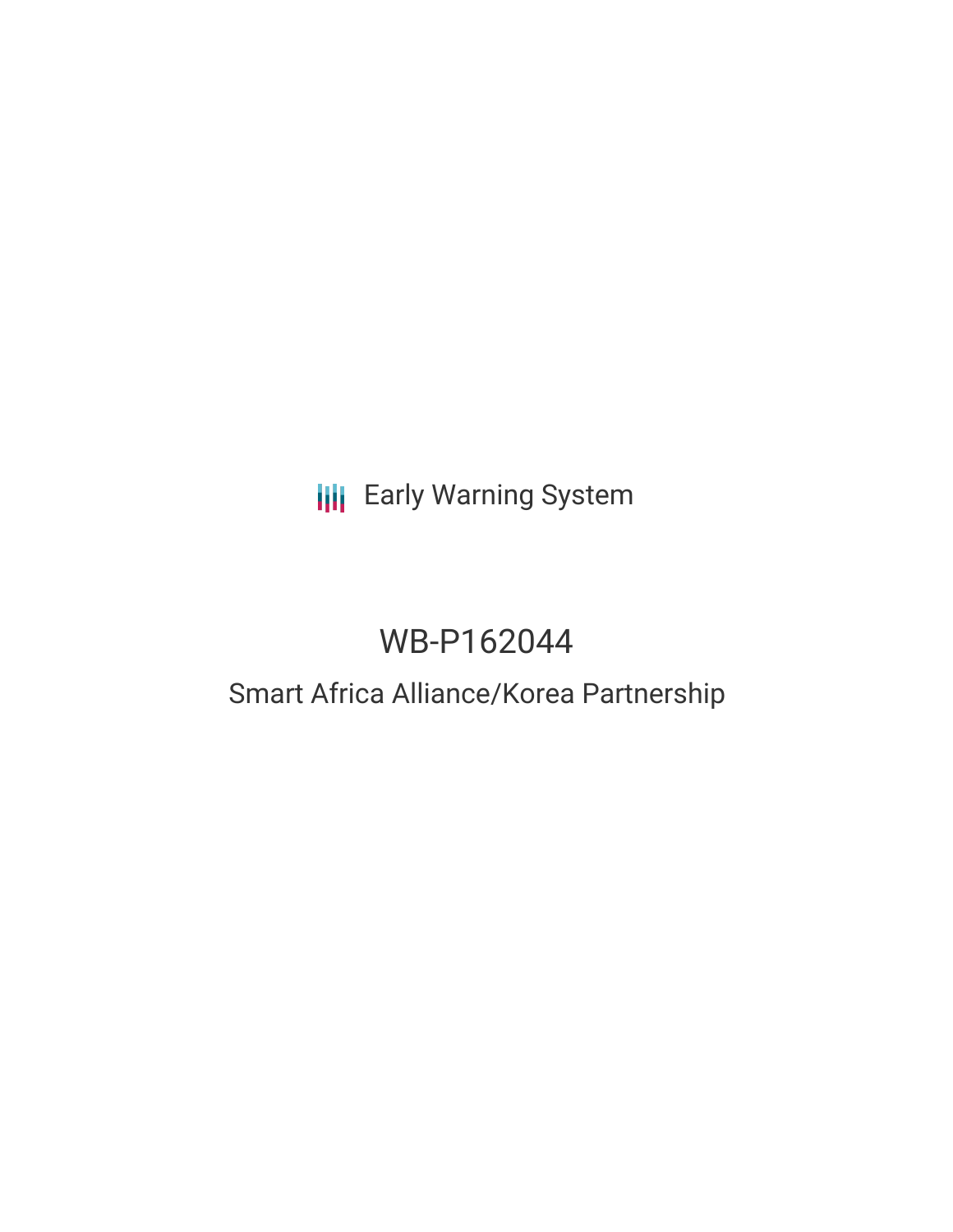

#### **Quick Facts**

| <b>Financial Institutions</b> | World Bank (WB)              |
|-------------------------------|------------------------------|
| <b>Status</b>                 | Proposed                     |
| <b>Bank Risk Rating</b>       | C.                           |
| <b>Voting Date</b>            | 2016-06-15                   |
| <b>Borrower</b>               | <b>Smart Africa Alliance</b> |
| <b>Sectors</b>                | Industry and Trade           |
| <b>Project Cost (USD)</b>     | \$0.70 million               |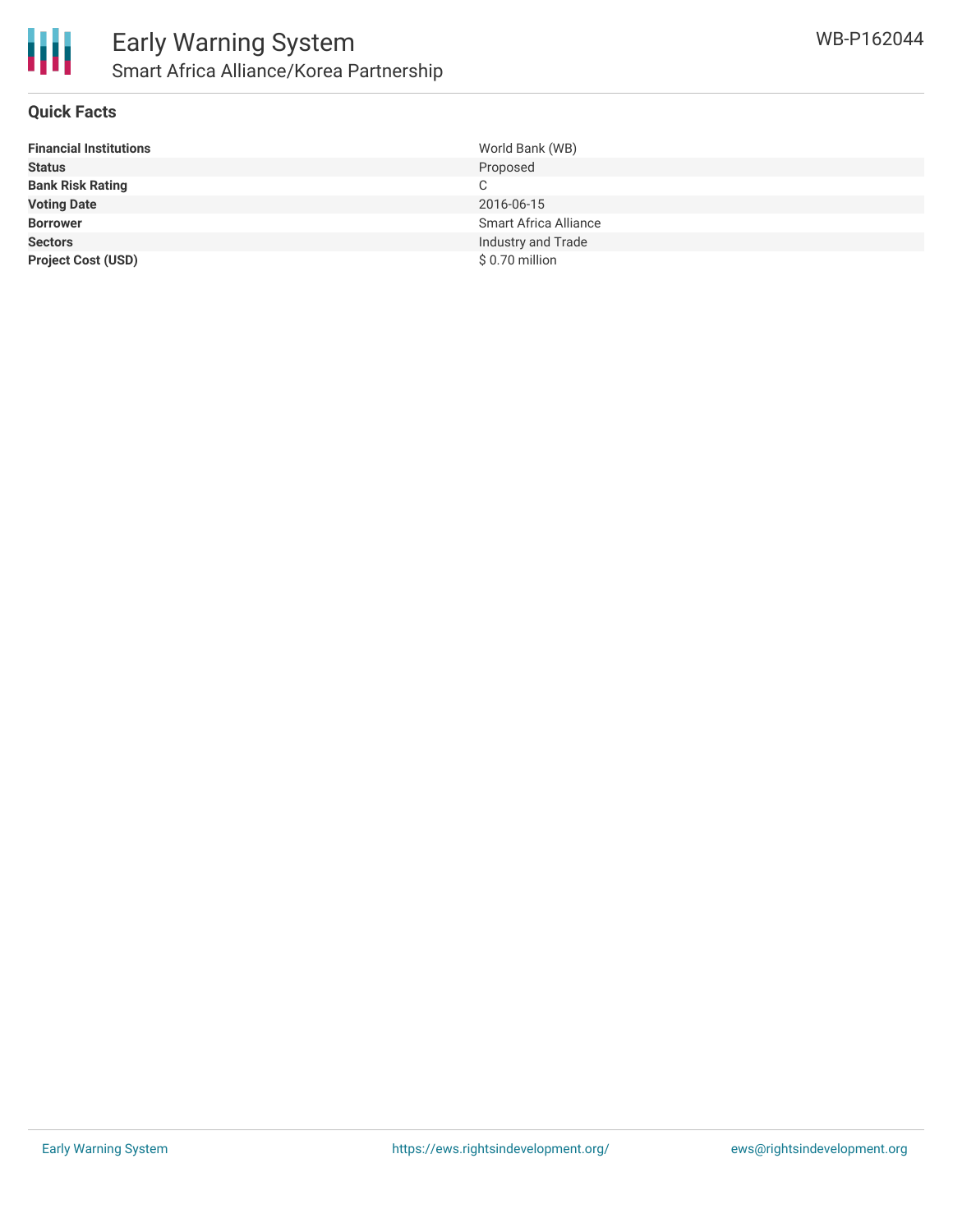

#### **Project Description**

The proposed development objective is to build capacity of the Smart Africa Secretariat and member states to execute the Smart Africa Action plan at the continental and national level.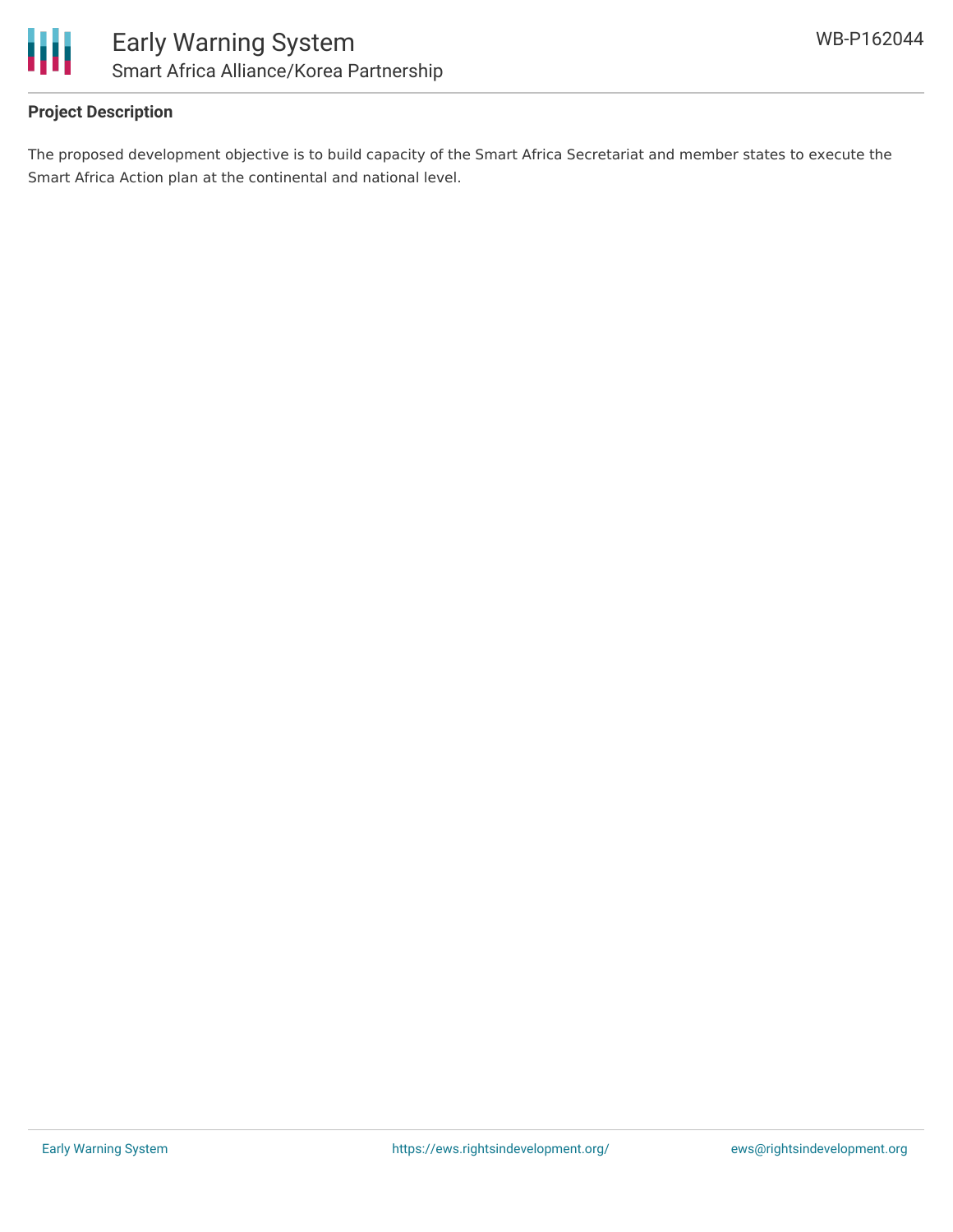

#### **Investment Description**

World Bank (WB)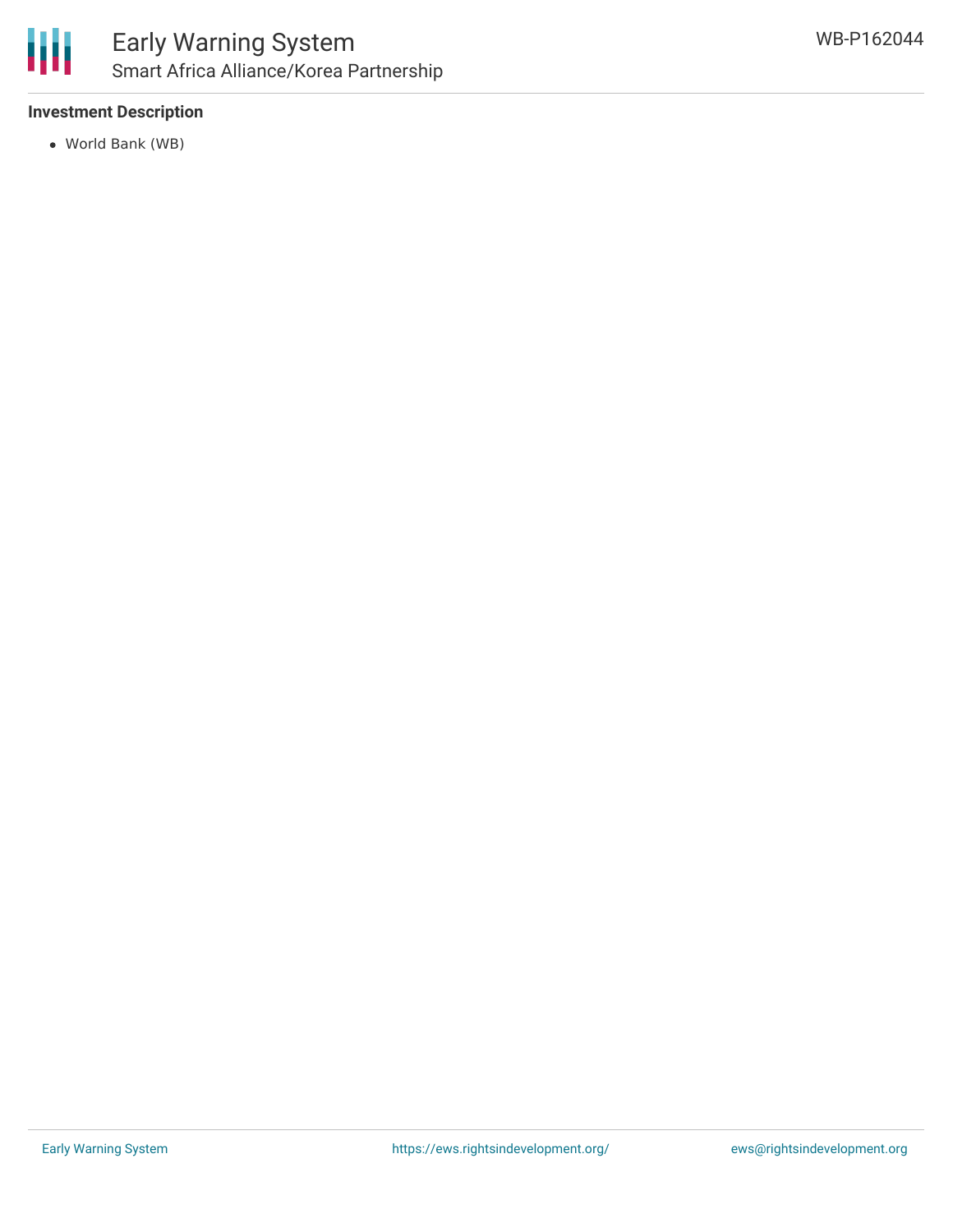

#### **Contact Information**

Name: Smart Africa Alliance Secretariat Contact: Dider Nkurikiyimfura Title: Head of Technology and Innovation Tel: 250-788303080 Email:didier.nkurikiyimfura@smartafrica.org

#### ACCOUNTABILITY MECHANISM OF WORLD BANK

The World Bank Inspection Panel is the independent complaint mechanism and fact-finding body for people who believe they are likely to be, or have been, adversely affected by a World Bank-financed project. If you submit a complaint to the Inspection Panel, they may investigate to assess whether the World Bank is following its own policies and procedures for preventing harm to people or the environment. You can contact the Inspection Panel or submit a complaint by emailing ipanel@worldbank.org. You can learn more about the Inspection Panel and how to file a complaint at: http://ewebapps.worldbank.org/apps/ip/Pages/Home.aspx.